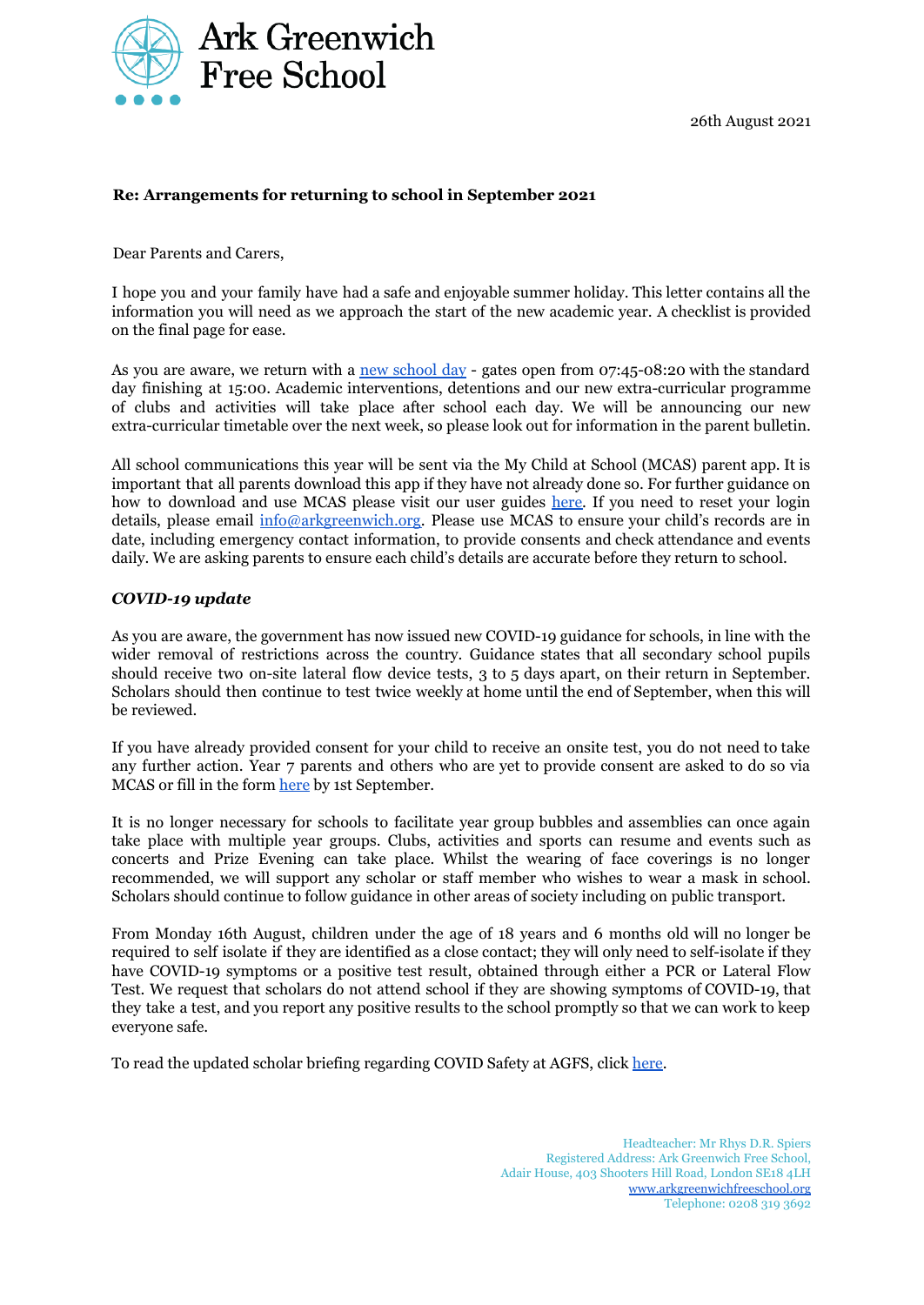

## *Induction process*

The scholar induction process has been updated to include phased testing and all stakeholders will be fully briefed on updates to our covid safe routines in a return to school assembly.

The start of the new academic year will be staggered, according to the information below:

| <b>Day</b>                                   | Sequence for the start of school                                                                                                                                                                                                                                                                                                                                                        |  |
|----------------------------------------------|-----------------------------------------------------------------------------------------------------------------------------------------------------------------------------------------------------------------------------------------------------------------------------------------------------------------------------------------------------------------------------------------|--|
| Wednesday 1st &<br>Thursday 2nd<br>September | Staff only inset days - including planning and preparation for<br>onsite testing.                                                                                                                                                                                                                                                                                                       |  |
| Friday 3rd<br>September                      | All year groups attend <b>COVID Test 1</b> at specified times below.<br>Scholars must attend in uniform and will be sent straight home<br>after they have received a test. Lunch is not provided on this day:<br>Yr. 11 - 08:00-09:30<br>$\bullet$<br>Yr. $10 - 09:00 - 10:30$<br>Yr. $9 - 10:00 - 11:30$<br>Yr. 8 - 11:00-12:30<br>$\bullet$<br>Yr. 7 - 13:30-15:00                    |  |
| <b>Monday 6th</b><br>September               | Yr. $7 - 07:45 - 08:20$ COVID Test 2 followed by induction<br>$\bullet$<br>day 1. Dismissal at 15:00. Lunch will be provided by the<br>school.<br>Yr. 11 - 13:00-13:50 COVID Test 2 followed by welcome<br>assembly. Dismissal at 15:00.                                                                                                                                                |  |
| Tuesday 7th<br>September                     | <b>Yr.</b> $7 - 07:45 - 08:20$ Induction Day 2. Dismissal at 15:00.<br>- 07:45-08:20 <i>COVID</i> Test 2 followed by<br>Yr. 10<br>$\bullet$<br>induction day 1. Dismissal at 15:00.<br><b>Yr. 11</b> - 07:45-08:20 Induction Day 1. Dismissal at 15:00.<br>Yr. $9 - 12:10 - 13:50$ COVID Test 2 followed by welcome<br>assembly. Dismissal at 15:00.                                    |  |
| <b>Wednesday 8th</b><br>September            | <b>Yr.</b> $7 - 07:45 - 08:20$ Induction Day 3. Dismissal at 15:00.<br>Yr. $8 - 07:45 - 08:20$ COVID Test 2 followed by induction<br>$\bullet$<br>day 1. Dismissal at 15:00.<br>Yr.9 - 07:45-08:20 Induction Day 1. Dismissal at 15:00.<br>$\bullet$<br>Yr. 10 - 07:45-08:20 Induction Day 2. Dismissal at 15:00.<br>Yr. 11 - 07:45-08:20 English and Maths Day. Dismissal at<br>15:00. |  |
| Thursday 9th<br>September                    | All year groups - 07:45-08:20 Lessons commence. Dismissal<br>at 15:00.                                                                                                                                                                                                                                                                                                                  |  |

#### *Getting the basics right, relishing the rewards*

It is hard work to maintain sky-high standards every day - but we do it because we care.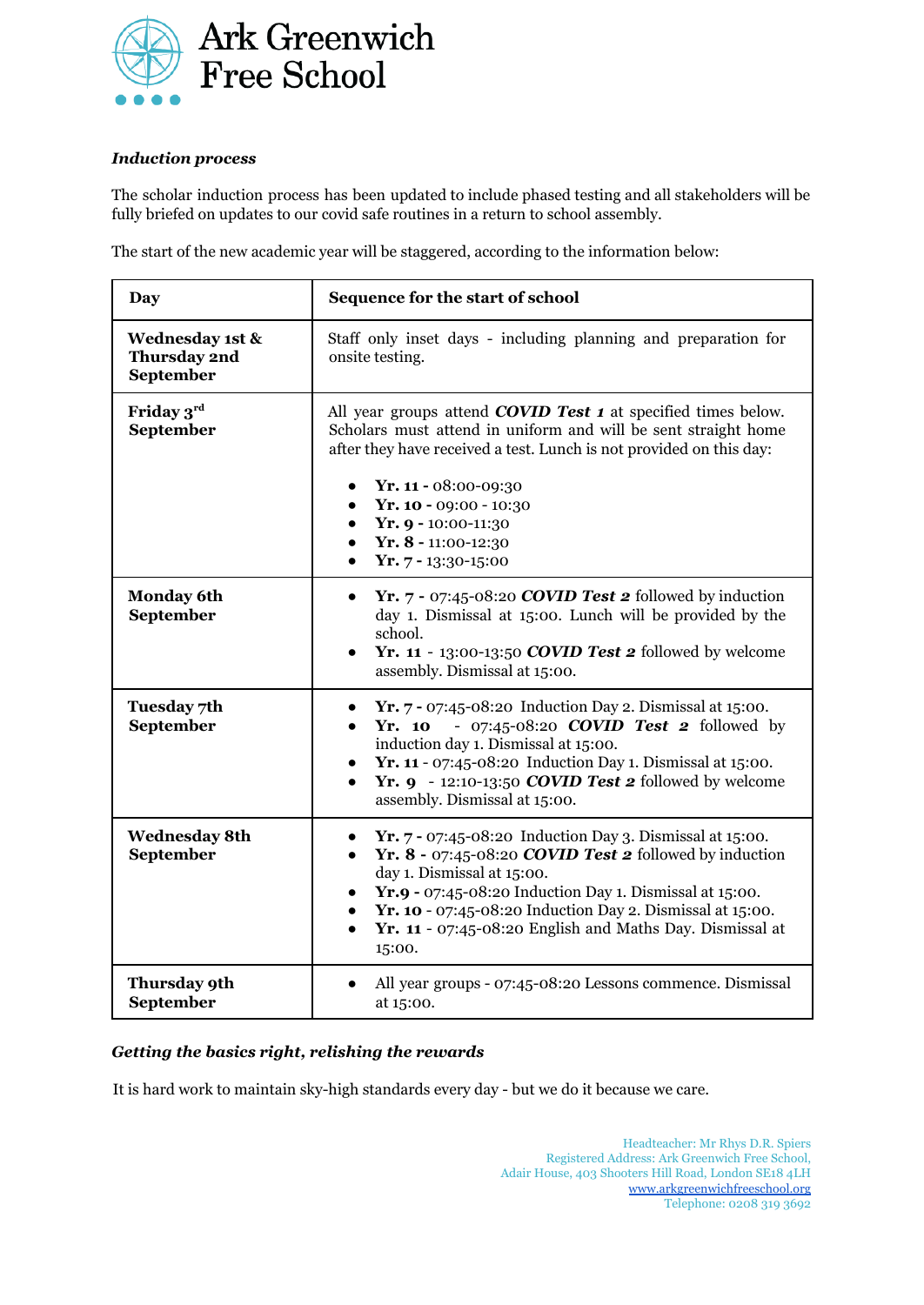

Scholars must display impeccable standards of attendance, punctuality, behaviour and organisation. Scholars are expected to demonstrate high levels of independence and not rely on their parents to pack their school bag.

To achieve these standards, we need your support. Parental involvement in a child's education is a powerful force. You play a pivotal role in your child's future. To help guide parents, we have codified the top 10 things great AGFS parents do here: https://tinyurl.com/AGFSGreatParent. We are asking all parents to confirm that the home school [commitment](https://arkgreenwichfreeschool.org/sites/default/files/Home%20School%20Commitment-2020.pdf) has been read and agreed. This can be done via MCAS under the parental consents section by the first day back in September to show your commitment to your child's ongoing success.

Scholars must arrive in good time wearing full school uniform and with the correct stationery and equipment. Our strict behaviour and uniform policy includes:

- Immaculate uniform for a full uniform list click [here;](https://arkgreenwichfreeschool.org/uniform)
	- o Please note, skirts must cover the whole of the knee when standing upright and trousers should be full length, covering the ankle, worn on the waistline (not below) and not be tight fitting or jeggings style. **If scholars fail to wear the correct uniform when they return, in line with school policy, they will be issued a sanction and removed from circulation. Parents will be notified and asked to address this before the child can return to normal lessons. We would like to avoid this situation and ask for your support in ensuring your child's uniform is fully compliant.**
- No jewellery this includes earrings, bangles, bracelets etc. This rule extends to jewellery in the hair. Only a watch (not internet enabled) is permitted;
- A plain black school bag (a small logo is permitted);
- There must not be any badges or paraphernalia pinned onto blazers (badges may be fastened to the school bag);
- Scholars should not return to school with unnatural hair colour, extensions or grooves cut into their hair or eyebrows;
- Scholars must not wear make-up;
- Coats must be plain blue or black;
- Scholars should ensure their lunch account is topped up where applicable;
- Scholars must ensure they bring all the correct stationery and equipment for a full list of equipment please click [here](https://arkgreenwichfreeschool.org/sites/default/files/Equipment%20list-%202020.pdf).

Detentions will commence from the first day back. A table of how the behaviour system works can be found [here](https://arkgreenwichfreeschool.org/policies/behaviour). You will be able to see behaviour and attendance notifications on MCAS in real time.

Excellent attendance at school is vital to a child's education. If, due to illness or other exceptional circumstance, your child is unable to attend school, please follow the process set out in our attendance policy [here,](https://arkgreenwichfreeschool.org/page-strips/our-policies-19) including calling the absence line before 8:05am on o208 319 3692.

Parents are reminded that we operate **a strict no mobile phone policy**; this policy allows us to minimise online bullying, distribution of indecent images, exploitation, theft and distractions to the learning environment. The policy refers to ALL mobile communication devices. Scholars must not have a mobile phone on their person at any point whilst at school. We do not operate a mobile phone drop off/collection service and phones must not be kept in school bags. Randomised searches are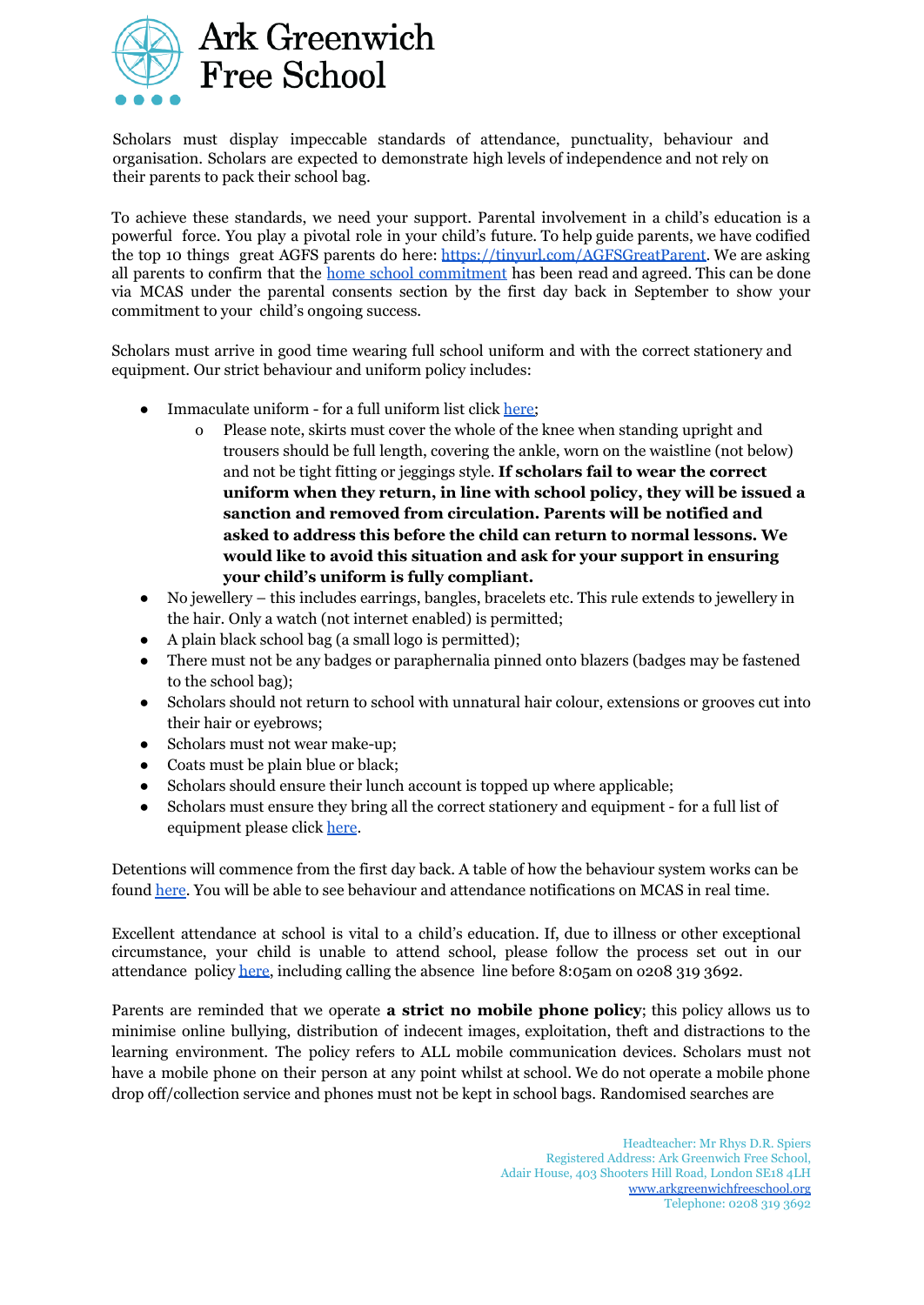

undertaken and if a scholar is found to have a banned item on their person this will be confiscated, and parents will be invited to attend school at the end of the term to collect it.

Additionally, with the new school day finishing earlier, parents are reminded that AGFS scholars should make their way directly home after school unless they are taking part in an approved extracurricular activity, detention or academic intervention. Scholars are expected to give way to members of the public whilst using public transport and on footpaths and to be polite and courteous at all times. Specifically, scholars must not loiter in public spaces such as Woolwich Town Centre or Hornfair Park after school or partake in any form of behaviour which might bring the school into disrepute. This is to guarantee their safety.

Rewarding scholars when they exceed our expectations remains central to our approach. Assemblies this year will continue to contain an array of awards including vouchers (up to the value of  $\pounds$ 50), medals, certificates, branded items and more.

#### *Summer Independent Learning*

If scholars do not regularly revisit their learning, they will have forgotten it all within a month of their first encounter with it. It is therefore essential that we help scholars interrupt the [forgetting](https://www.youtube.com/watch?v=SCsQHe-NpaM) curve during the summer break. In July, Scholars in years 8-11 were issued with the 'golden nuggets' of the previous year's knowledge to revisit over the summer break. These concepts are the most important ideas from the previous year that they will need for rapid progress this academic year.

- Scholars must complete a minimum of 2 pages of self quizzing of these terms in their independent learning books. Instructions on how to self quiz can be found [here](https://www.youtube.com/watch?v=WSaRUa-tPxs) and [here](https://www.youtube.com/watch?v=LLZvCymL4rU). If scholars run out of space in their independent learning books, they can use A4 paper.
- In the first or second lesson of each subject in September, scholars will show this self-quizzing to their teacher. To measure whether the forgetting curve has been truly interrupted, scholars will sit the autumn knowledge check. This is a short 30 minute activity testing knowledge of the golden nuggets.
- Scholars who achieve more than 80% in all their knowledge checks will be invited to the autumn knowledge mastery party as a reward for their effort. The mastery party involves party food, music, time out of lessons, and a slightly earlier dismissal. Scholars can also invite a friend to this party.

The autumn core knowledge books, with the summer golden nugget lists, can be found below. Please click on the link of your child's **September year group:**

- [Year](https://docs.google.com/document/d/1HNuiAXTxVhIo4BJ8xOtTKQfBDwDQP-YK1vFood9z8FA/edit?usp=sharing) 8
- [Year](https://docs.google.com/document/d/1IOOsz_GoMxx_nuulUVhYJZ3-gyGqDAOqd-UV3hl3gi0/edit?usp=sharing) 9
- [Year](https://docs.google.com/document/d/1pk21YmwrzHqV9ZvC8qn-WjuPLimgkvJqSrU2LlZtY9w/edit?usp=sharing) 10
- $\bullet$  [Year](https://docs.google.com/document/d/1Nw8mfqbA7Vrs8J_uHuhZqW11m4gyTLRtAc7L3CU3Lq8/edit?usp=sharing) 11

Year 7 scholars were set separate independent learning for the summer break. They must have read *Roll of Thunder, Hear My Cry* ready for their first English lesson, logged a minimum of 12 English and maths workouts [here](https://forms.gle/XLWvLmcdjwM4FuKU9) and practised their times tables using their new Times Tables Rockstar account. Scholars will be rewarded for logging additional workouts.

#### *Digital Devices*

We are providing all scholars with an opportunity to loan a Chromebook for the entire academic year.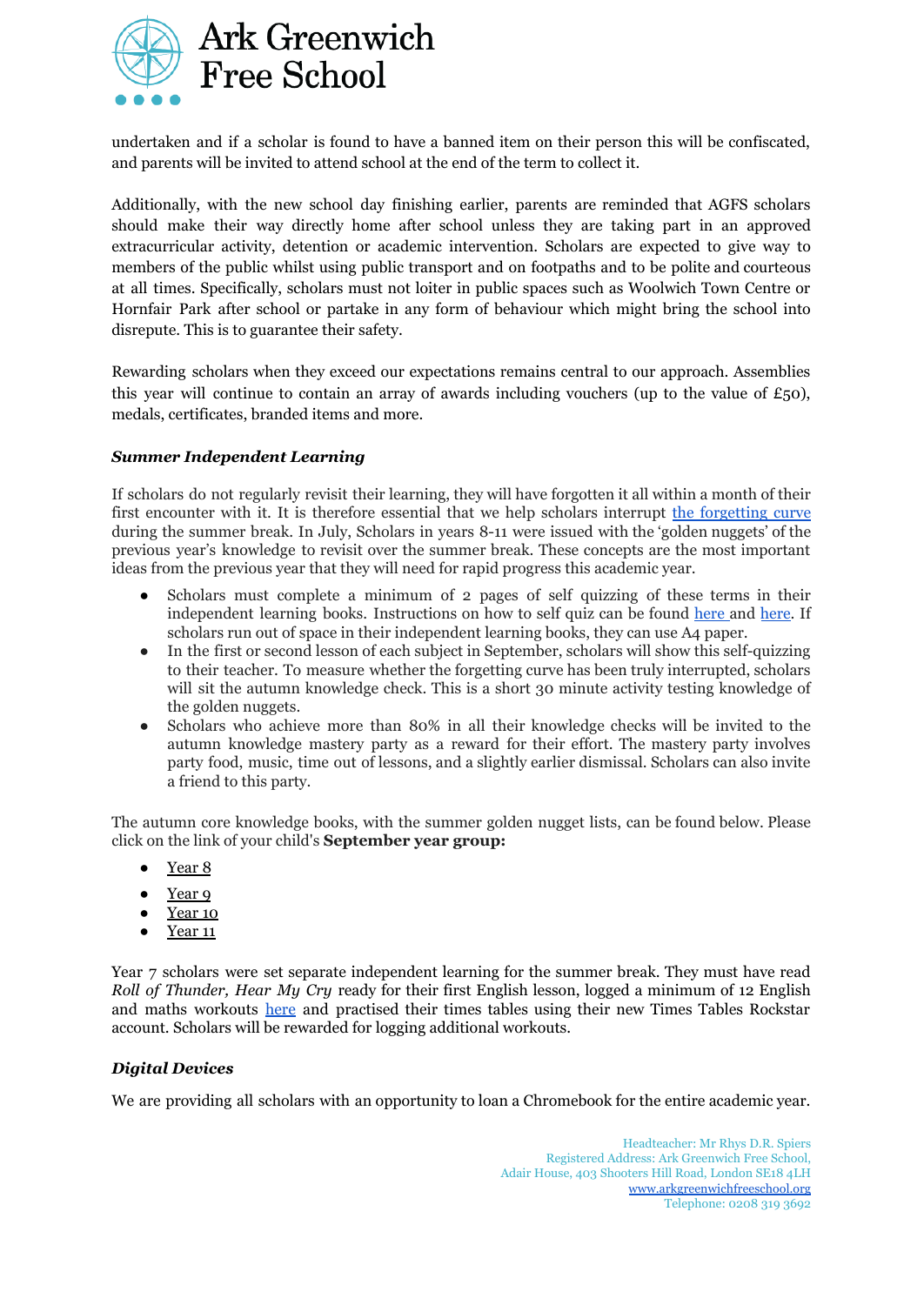

# **Ark Greenwich Free School**

This device would be kept at home to help your child complete any online learning, access resources that teachers share with them and provide a gateway to a restricted number of approved websites, including for careers and post-16. Whilst we recognise your child may already have a device at home, the Chromebook we provide is configured to ensure your child browses only the approved websites during a restricted number of hours - enabling them to safely and responsibly develop their learning further without compromising their well-being.

There is no charge to borrow this device. However, there is a fee if the Chromebook is stolen, lost or damaged. You will be required to sign a contract (linked [here](https://arkgreenwichfreeschool.org/page-strips/our-policies-19) under AGFS Chromebook Agreement and Consent form) to this effect on MCAS, which we are happy to talk through with you.

And finally, although there will be changes as part of the easing of restrictions, we will continue to operate with caution and will be fully prepared should the number of cases rise. The safety measures for our school community will be regularly reviewed and updated based on government guidance and mindful of the local situation.

Should you have any questions please don't hesitate to contact us via reception at [info@arkgreenwich.org.](mailto:info@arkgreenwich.org) Once again, thank you for your ongoing support during this period and I look forward to seeing your child in September.

Yours faithfully,

Mr Spiers Headteacher 02083193692 www.arkgreenwichfreeschool.org *'Ambition, Growth, Fellowship, Scholarship'*

## **Overview of links and actions in this letter are listed on the following pages.**

| <b>Item</b>                             | Link                   | <b>Action required</b>                                                             |
|-----------------------------------------|------------------------|------------------------------------------------------------------------------------|
| How to Be a Great<br><b>AGFS</b> Parent | https://bit.ly/3tNNmXm | Review and implement within<br>your home before 1st September                      |
| Home School<br>Agreement                | https://bit.ly/3caGYno | Review and consent on MCAS<br>by the 1st day of school                             |
| Uniform                                 | https://bit.ly/31grZSb | Ensure your child has all<br>required items in advance of the<br>1st day of school |